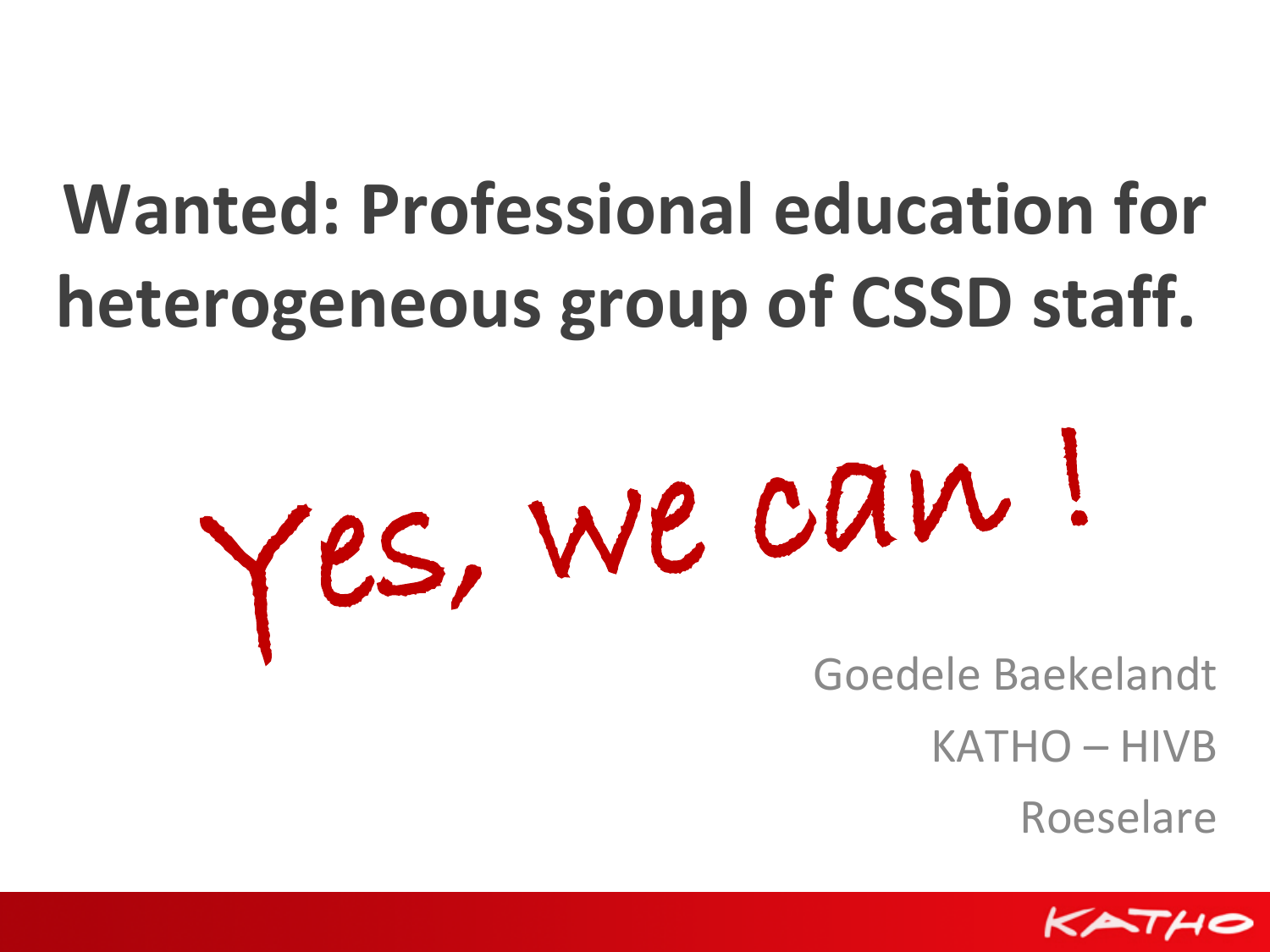### **Contents**



- **1. Reasons** to start training
- **2. Basic training** Disinfection & Sterilization Techniques
- **3. Training evaluation**
- **4. Advanced training** Disinfection & Sterilization **Techniques**
- **5. Post graduate education**
- **6. Future?**
- **7. Challenges** & **strengths**
- **8. Conclusion**

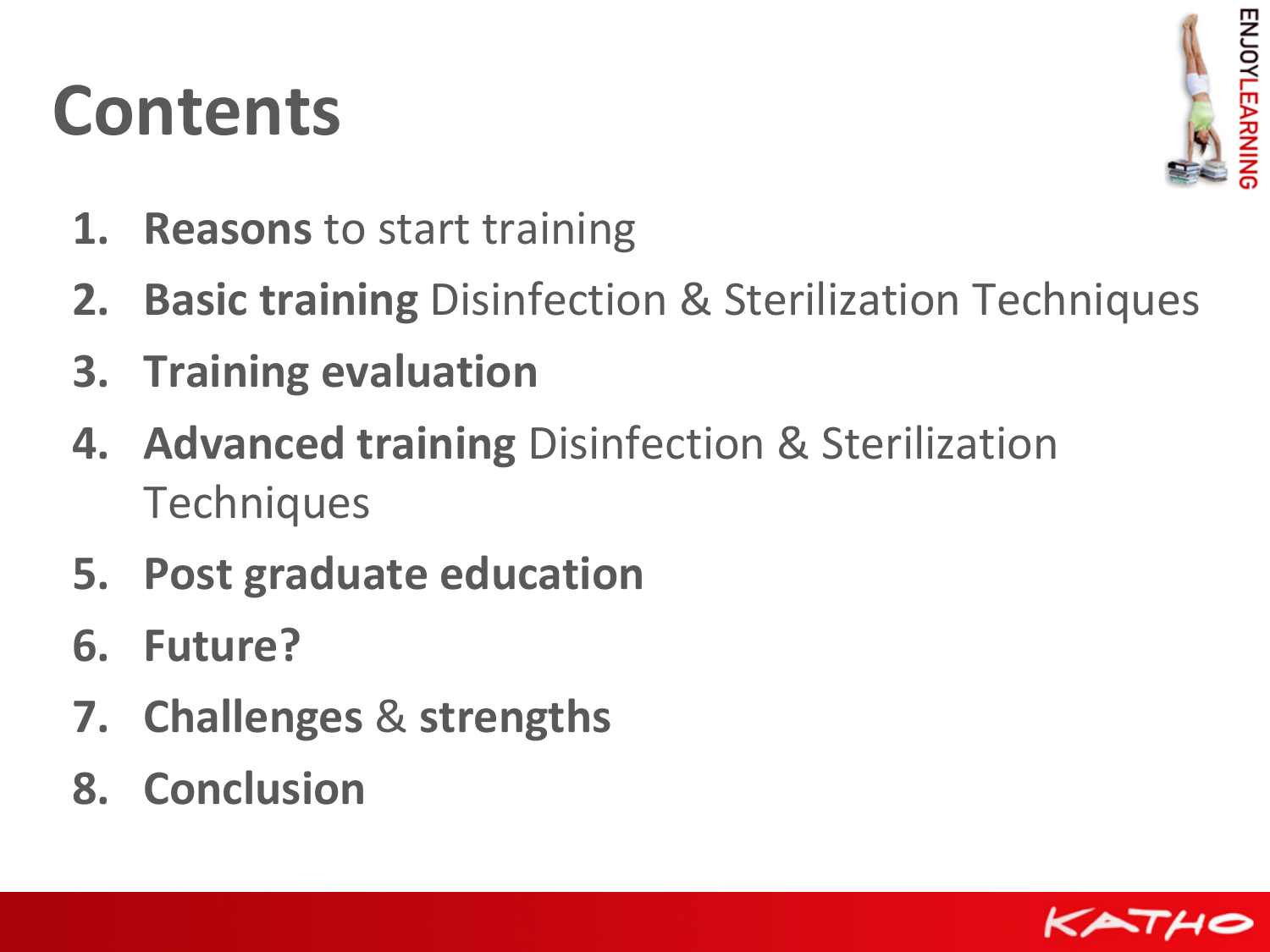### **1. Reasons to start training**



- **Central Sterile Supplies Department** (CSSD) is **the** crucial component of a highly efficient functioning hospital
- Many 'laypersons' are not aware of this **crucial role** in a hospital.
- **Professional CSSD** =
	- $\rightarrow$  substantial supplies equipment
	- $\rightarrow$  good management
	- $\div$  expert staff

→ Only this combination guarantees a **high quality end-toend process** for CSSD.

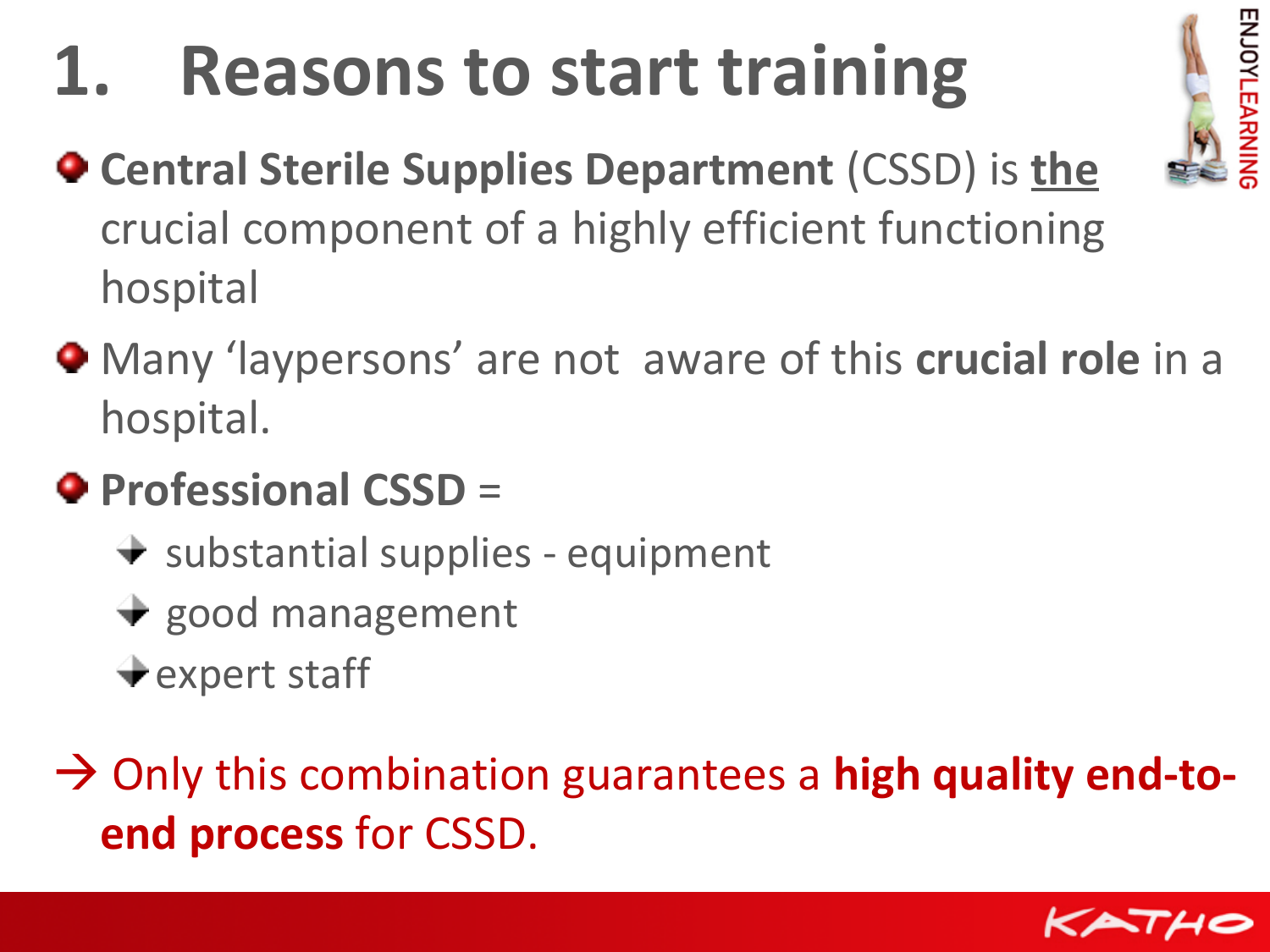### **Expert staff**



- Requires **professional** and **practical** training
	- **→ Before 1997: no accredited training in Belgium**
	- ◆ Each hospital educates own staff, according to its **internal capacities** and **abilities**
	- **Time** and **skills** are often not present
	- Leads to mainly '**executive' staff**, without really understanding the 'why' of their actions.

### **DANGEROUS**!

need for theoretical training with focus on practical application

perceptive and well-informed functioning staff

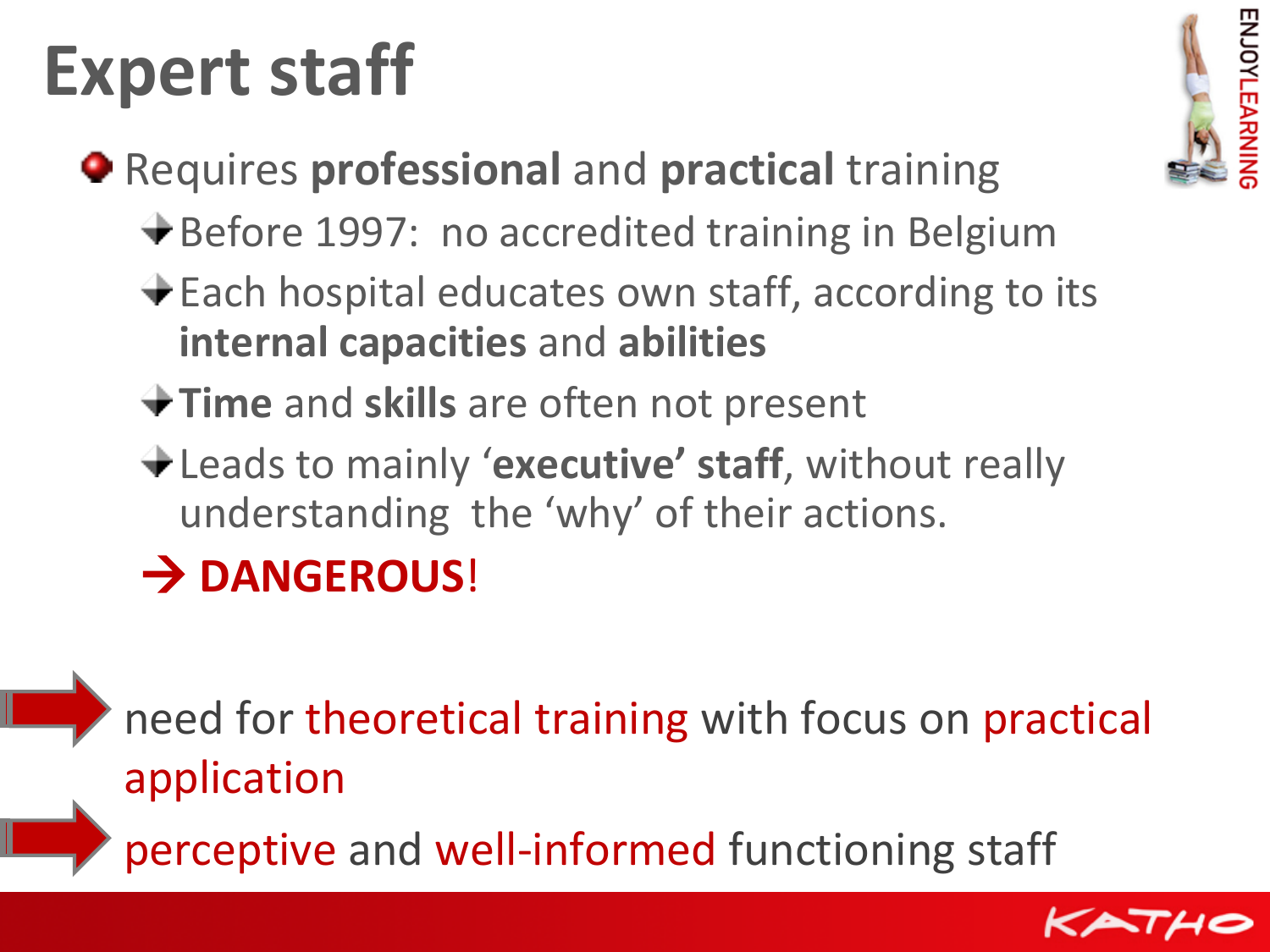**1995 – 1996: V.S.Z.** (Organization for Sterilization in Hospitals in B.) starts their own training program





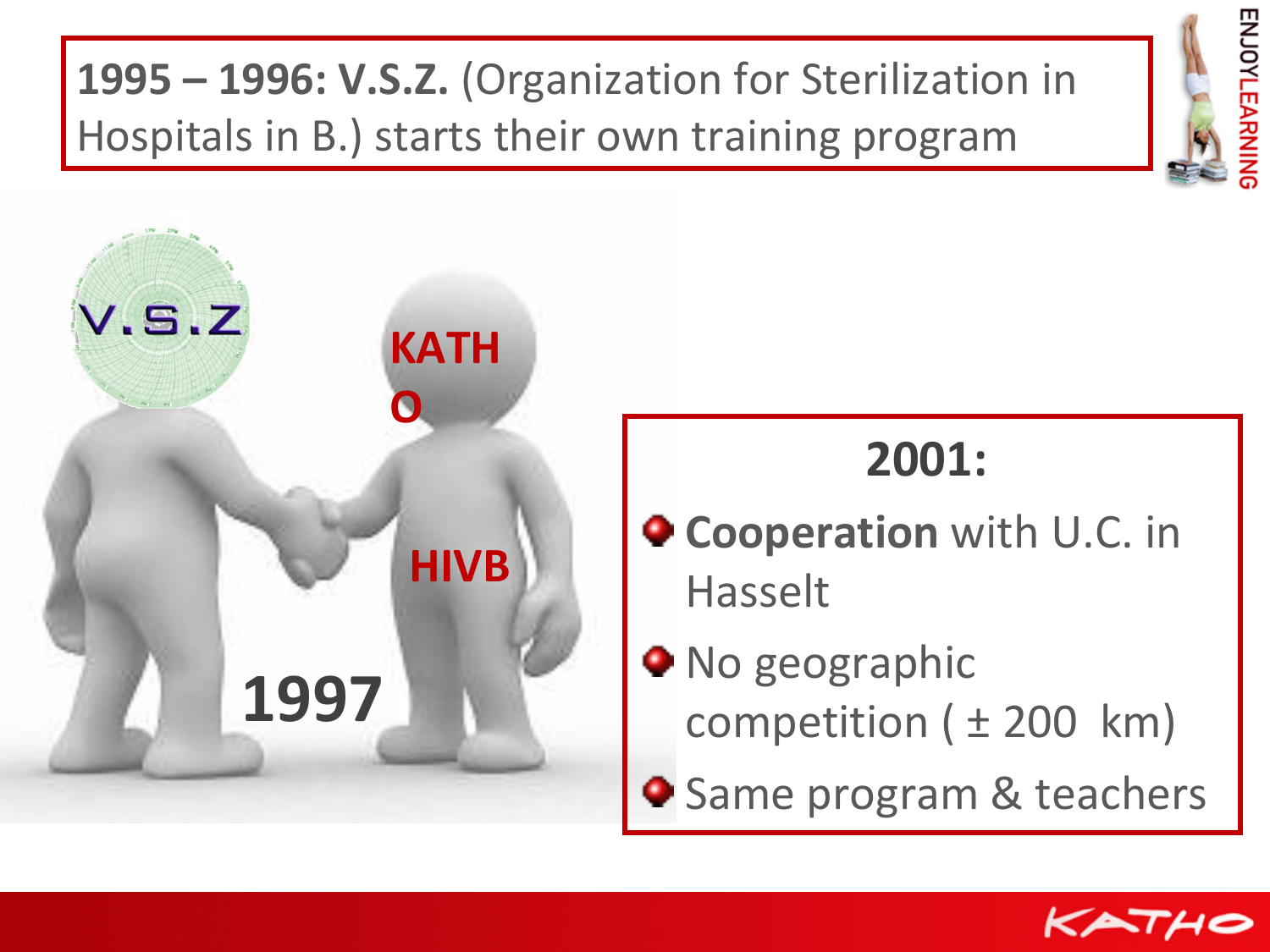### **2. Basic training: disinfection and sterilization techniques**



**Target: all CSSD staff (** new - existing staff)

- Mainly **nurses** ( bachelor / non-bachelor level)
- Also: veterinarians, medical representatives, pharmacists,…

### $\bullet$  Training:

- $\div$  1 day / week or 1 day / 2 weeks
- $+70$  CH
- $\bigstar$  Internship (38 hours practical experience)
- $\div$  Final test
- Total: **8 credits**
- **Content Responsibility** : Mr. Renders (CSSD Manager AZ St Jan – Brugge) & Mr. Accoe (CSSD Manager UZ Gent) in collaboration with **VSZ**
- **Coordination Training** : KATHO

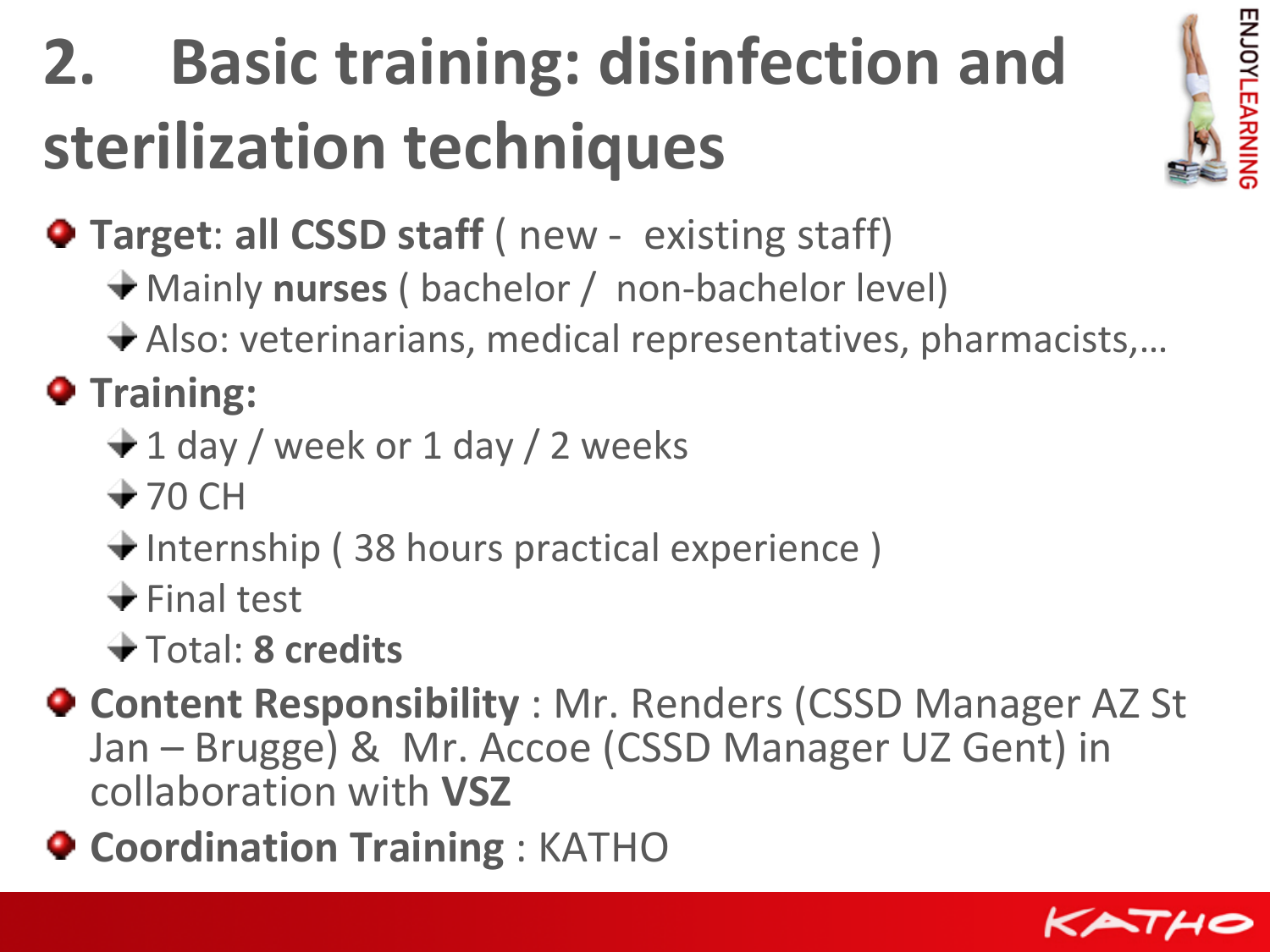### **Content responsibility**



- O Course contents assigned i.c.w. V.s.z
- **Job profile** of CSSD staff kept in mind (exception: technical skills )
- $\bullet$  Filtering of available content according to necessities and requirements
- Search for **work field experts** / course content
- Agree on who will cover what, to avoid **overlap** / **gaps**
- All data is presented to KATHO

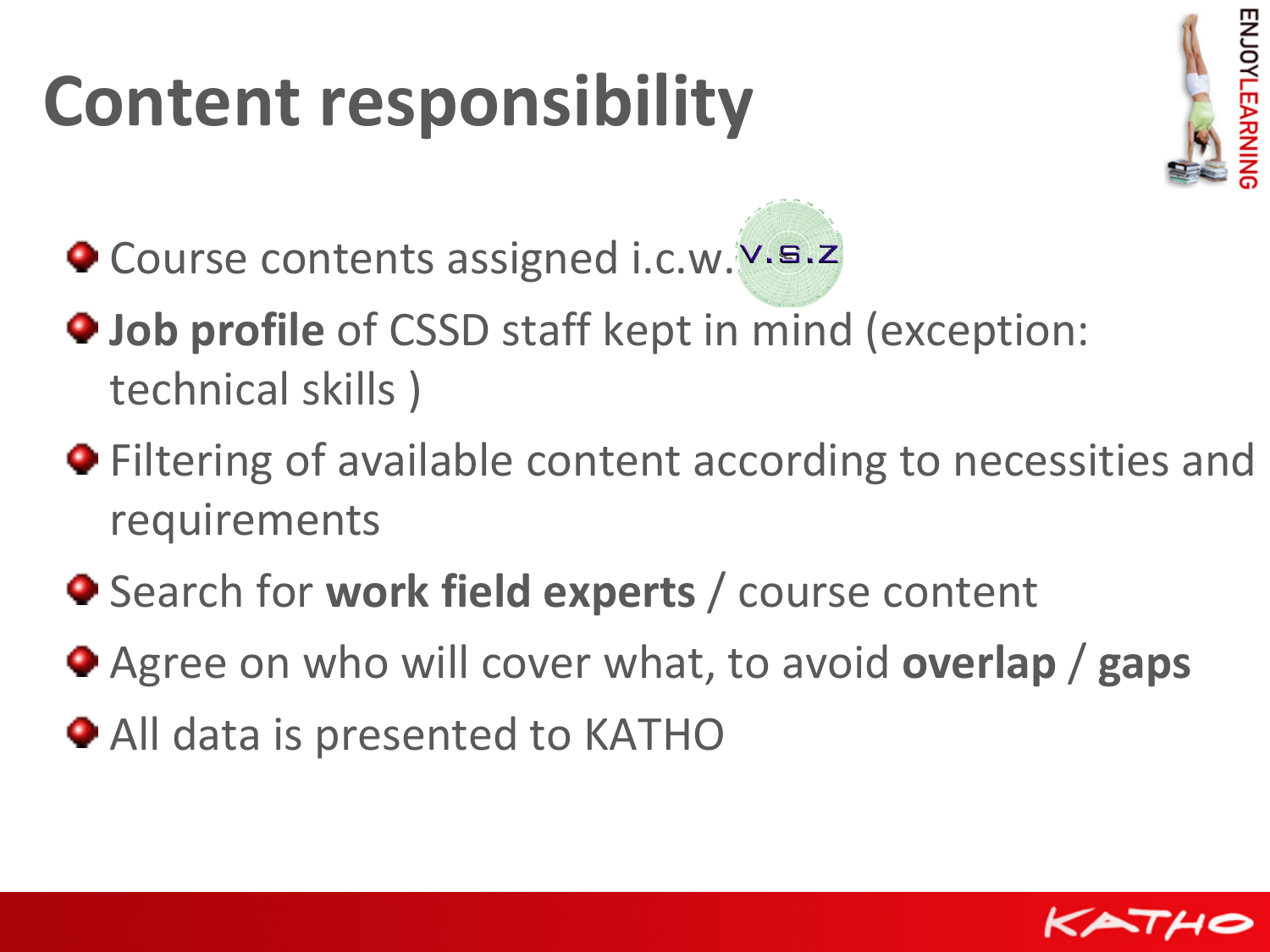### **Content Basic Training Program**

- **Introduction and history**
- **Organization of CSSD**
- **Group dynamics**
- Biology and epidemiology
- Cleaning and disinfection
- **•** Packaging and packaging methods
- **•** Sterilization methods
- **Process control**
- **Materials knowledge**
- **Medical occupational aspects**
- **Standard precautions**
- Quality manual and logistic systems



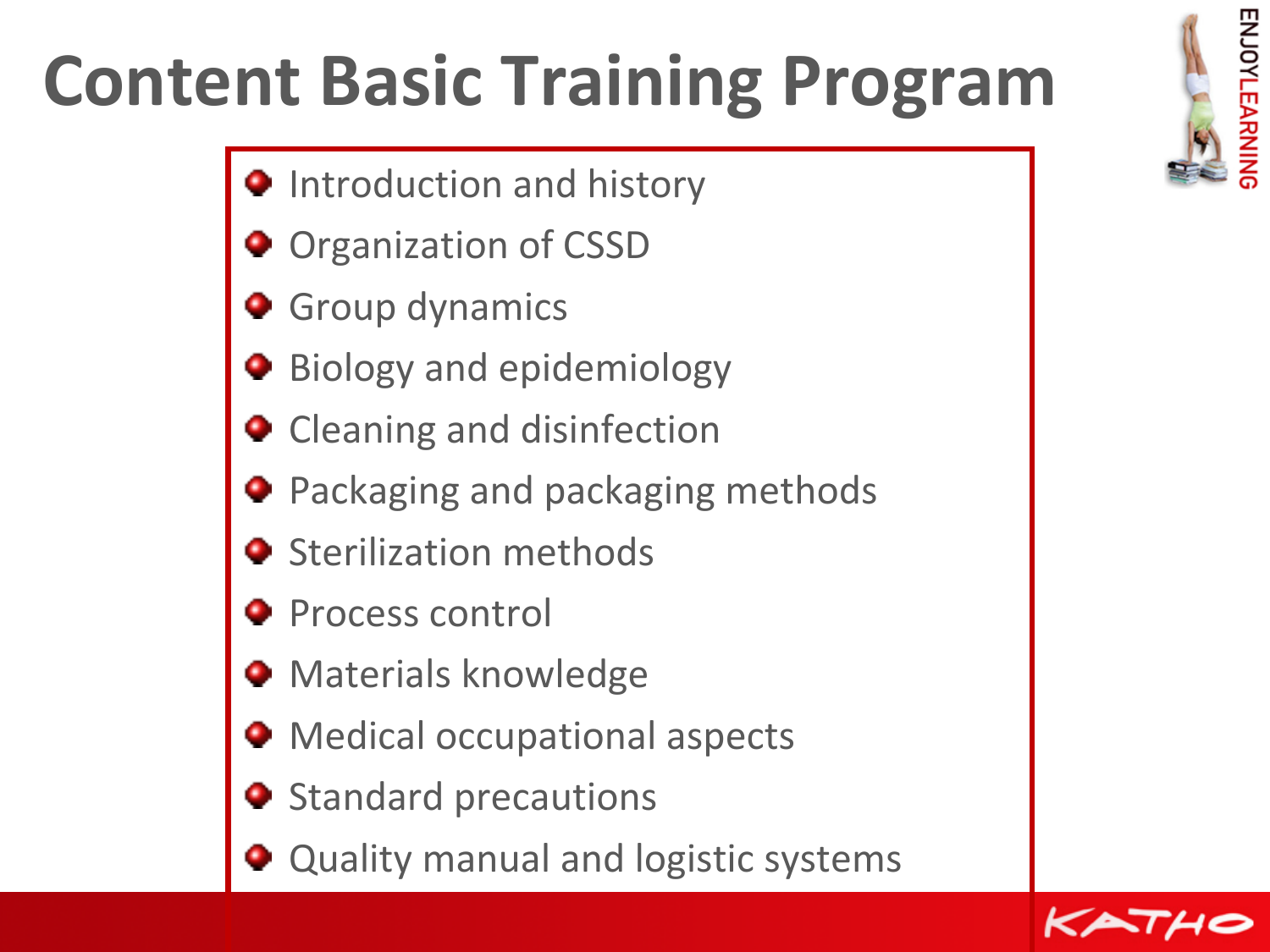## **Training coordination : KATHO**

- **Accreditation** & **Paid Educational Leave** (PEL)
- $\bullet$  Contact all teachers
- **O** Dates & times to capture (puzzle!)
- **•** Brochure website
- **Mailing potential trainees**
- **Coordinate registration**
- **Payment teachers (hours** & km-fee)
- **Q** Lunch & coffee breaks

**• Receiving & copying syllabus** – ppp on time! (heroic challenge)



- **Classroom & infrastructure**
- **P** Final test: collect questions, compile, reduce, correct, capture results
- **O** Deliberation commission
- **Provide certificates** diplomas
- **Problem solving!**
- **Evaluation training**

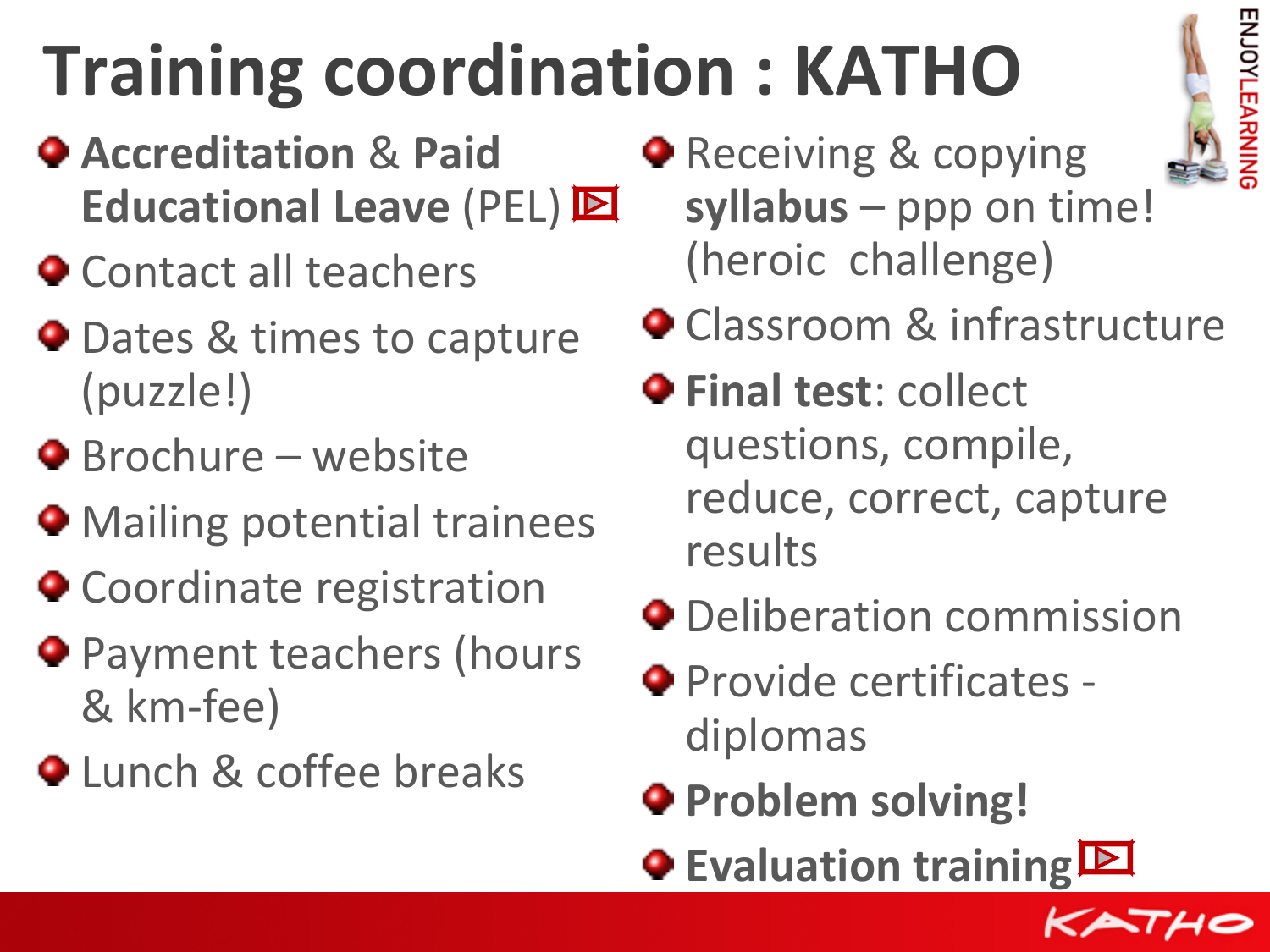### **KATHO**

### Check **absence**

- Provide attendance certificates ( **PEL** )
- 3-monthly
- $\bullet$  > 10% duty unauthorized absence $\rightarrow$ PEL expires!



ENJOYLEARNIN

#### **Accreditation**

- **Applications professional** federation
- **•** Demonstrate necessity & quality of the training : PEL

 $\rightarrow$  easily approved

### **Paid Educational Leave**

- *'the right granted to employees in the private sector to follow an accredited training & to be absent on the job without loss of their salary'*
- **•** Employer gets compensation of **€ 20 / hour** PEL awarded

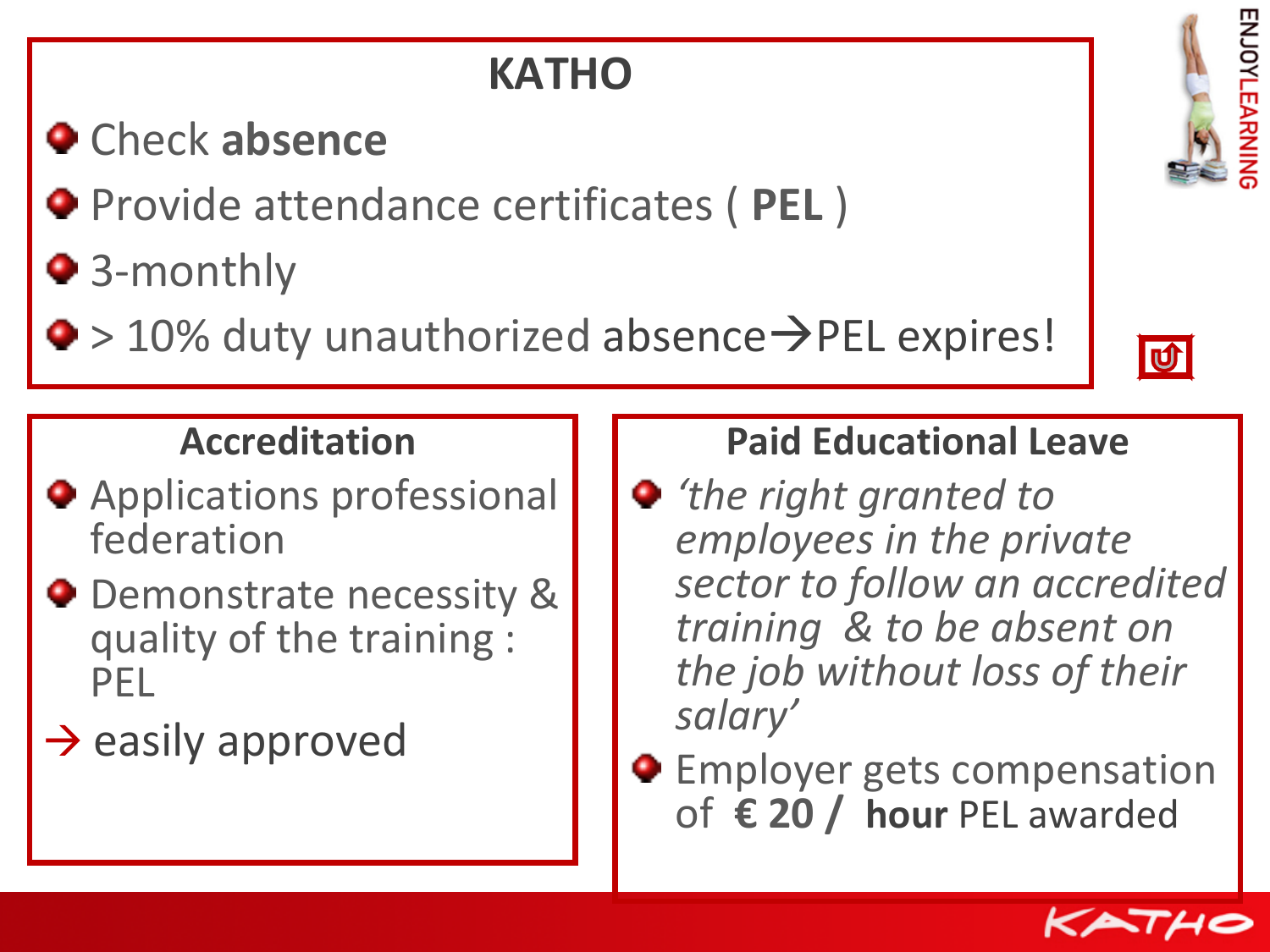## **3. Training evaluation**



- **Initially:** evaluation after each training day
- $\bullet$  Trainees did not like it  $\rightarrow$  no (relevant) output
- Evaluation after **entire training**
	- Written / teacher
	- verbal, group
		- $\rightarrow$ Most valuable
		- $\rightarrow$  Complaints, overlap, gaps, suggestions, etc... are discussed
- **Intention**: **Fine-tuning** and **redirectio**n of training when necessary
	- = training is **dynamic process**

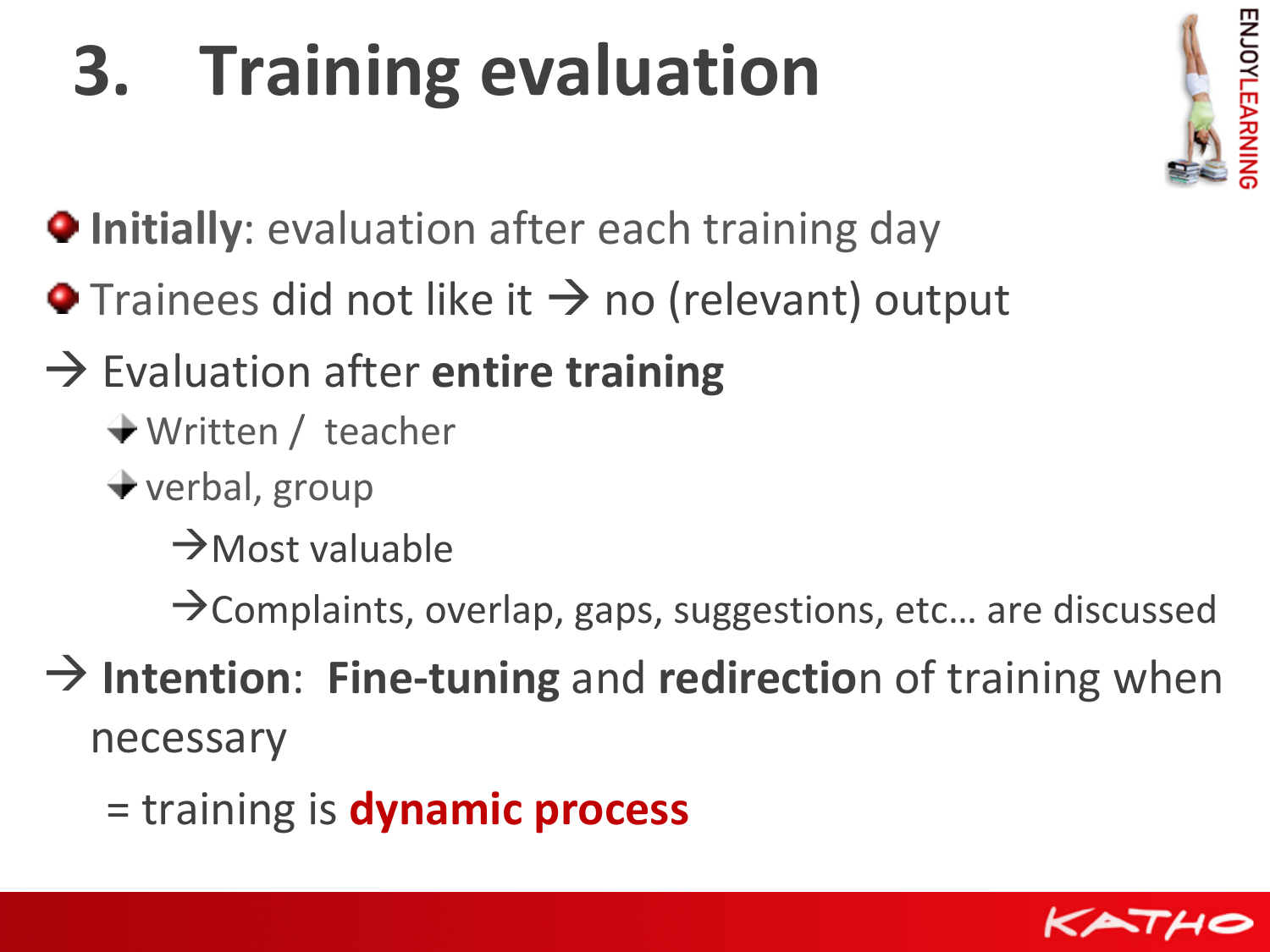### **Result evaluations**



- **1. Changing inflow of participants**: for an increasing number of students, the training proved to be too difficult, while content difficulty remained the same.
- 2. Some trainees wanted a more **thorough training**
- **3. Score difference** between students was increasing. (Very) high scores  $\leftrightarrow$  (very) low scores
- **Advanced training**
- → reorientation basic training?!?<sup>2</sup>

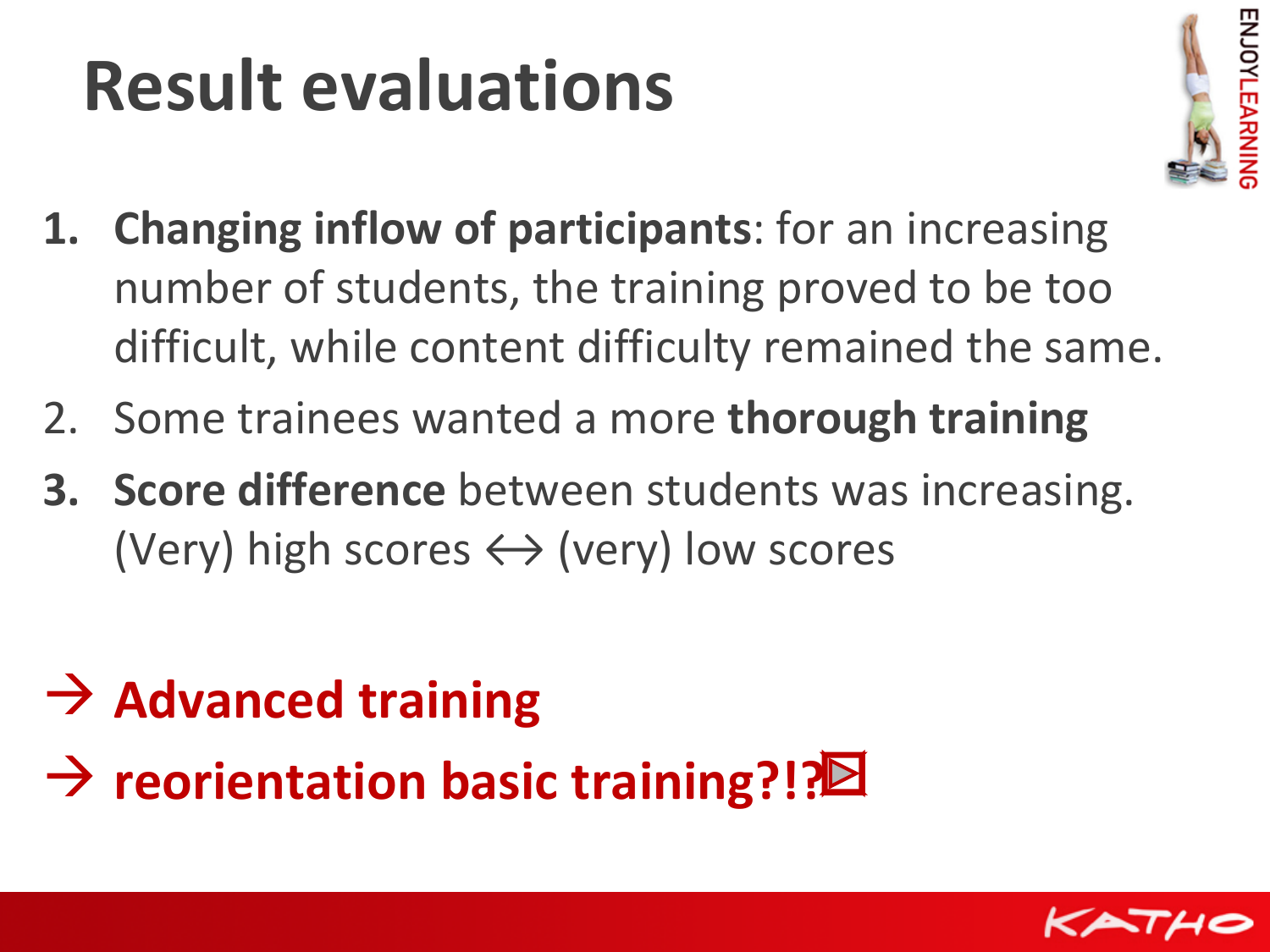## ENJOYLEARNIN

## **4. Advanced training disinfection**

## **and sterilization techniques**

- **Mainly continuation of basic training**
- $\bullet$  Sometimes only advanced training
- **Target**:
	- $\div$  Head nurse CSSD
	- $\rightarrow$  Nurses aspiring a leadership position
	- $\rightarrow$  Pharmacists
- $\bullet$  Training :
	- $\div$  1 day / 2 weeks
	- $+91$  ch / total
	- $\div$  Final test
- Total: **12 Credits**
- **Organized every 2 years**

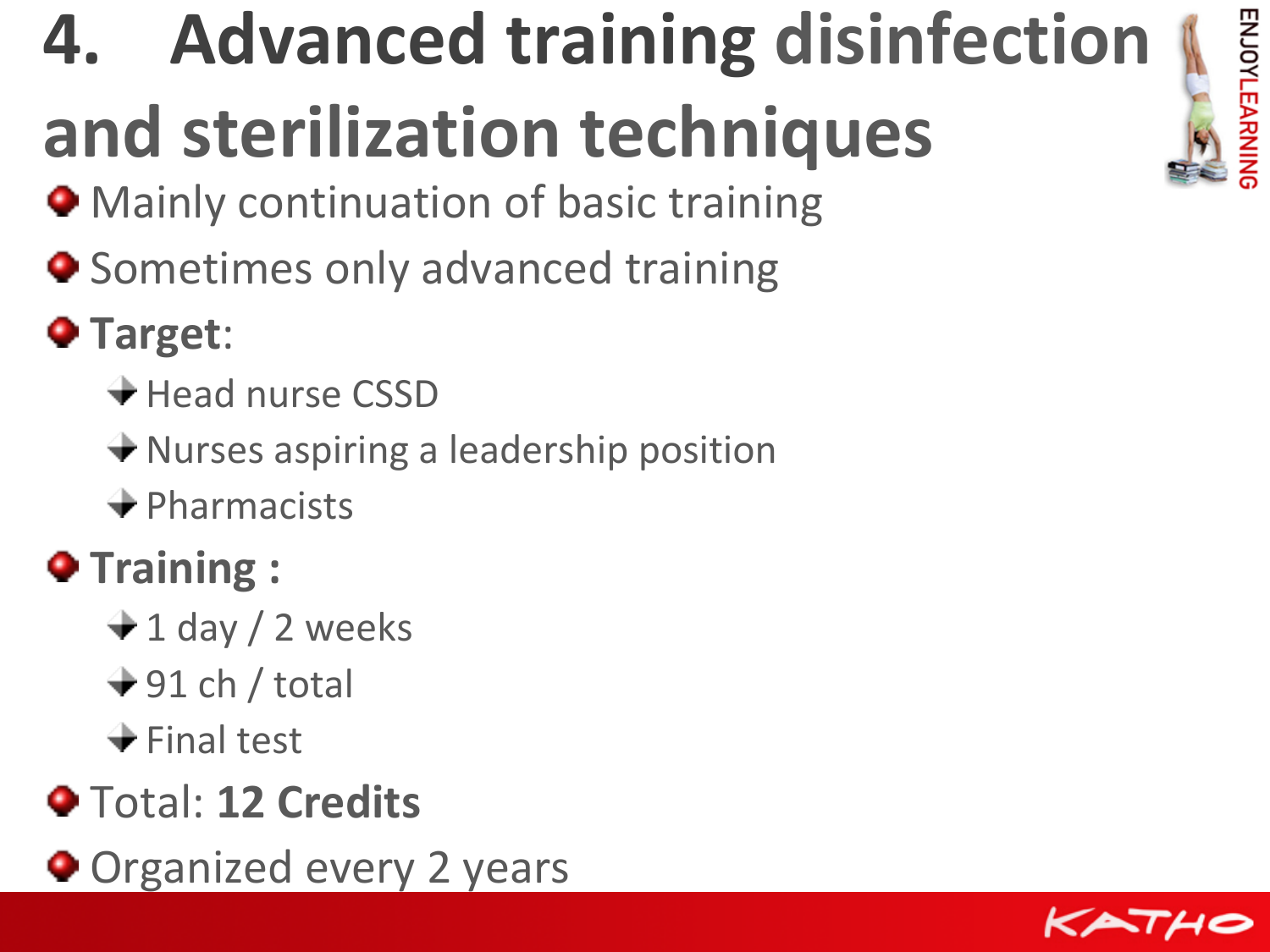### **Content responsibility**



- $\bullet$  Mr. Renders & Mr. Accoe in collaboration with **VSZ**
- **Process**: same as basic training
- **Cf. job profile** head nurse CSSD
- $\bullet$  More international teachers  $\rightarrow$  cost!
- $\bullet$  Some course content elaborates on topics from basic training
- **Some course content is totally new.**

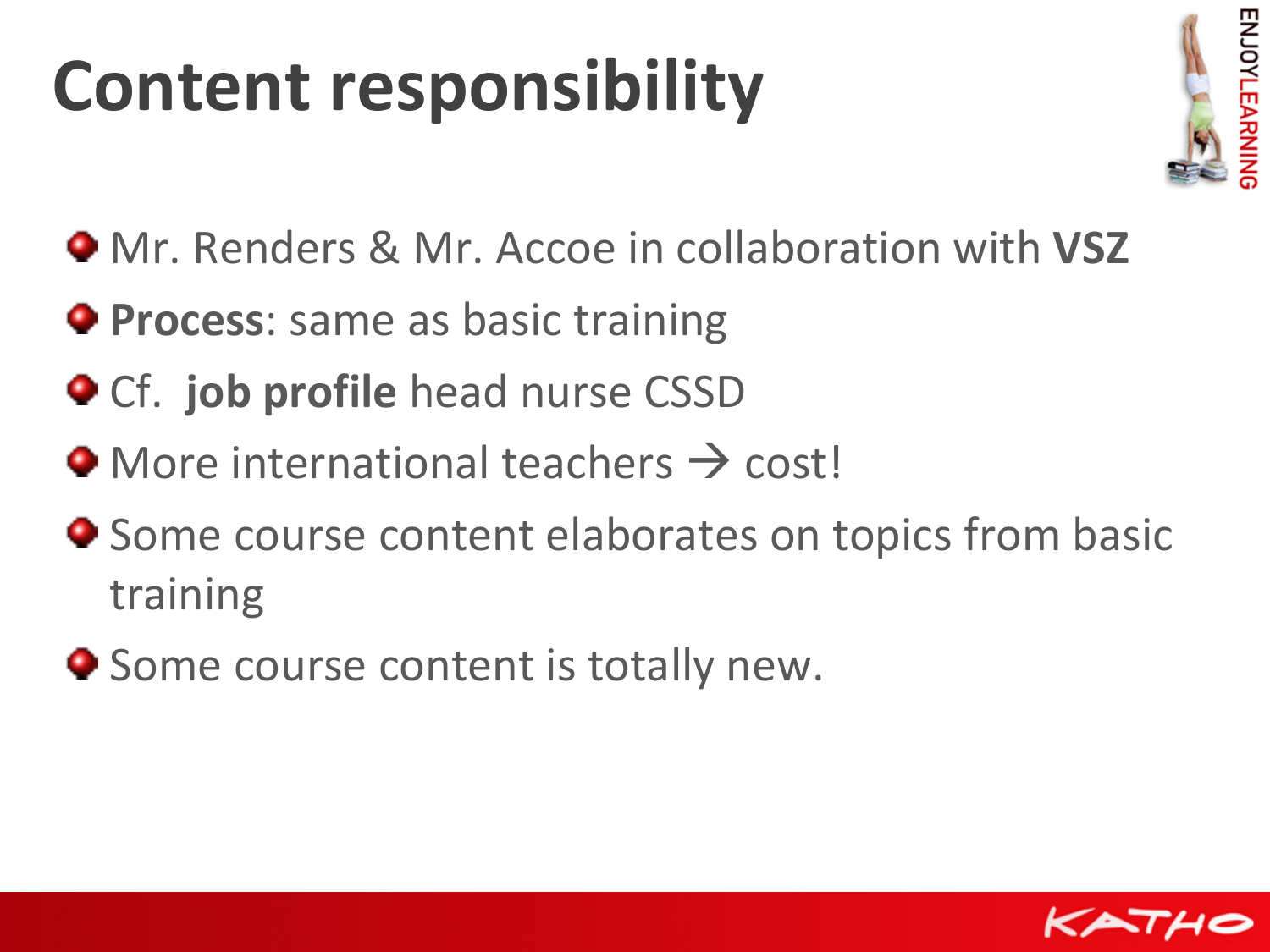### **Content advanced training**

- Sterilization methods alternatives endoscopes - dentures & implants
- **O** Cleaning and disinfection
- **O** Staff management
- **O** Organization & management on CSSD
- **Biology and epidemiology**
- Medical occupational aspects
- **Architecture & CSSD**
- Budgeting purchasing financing costing
- **OLitigation & process control on CSSD**



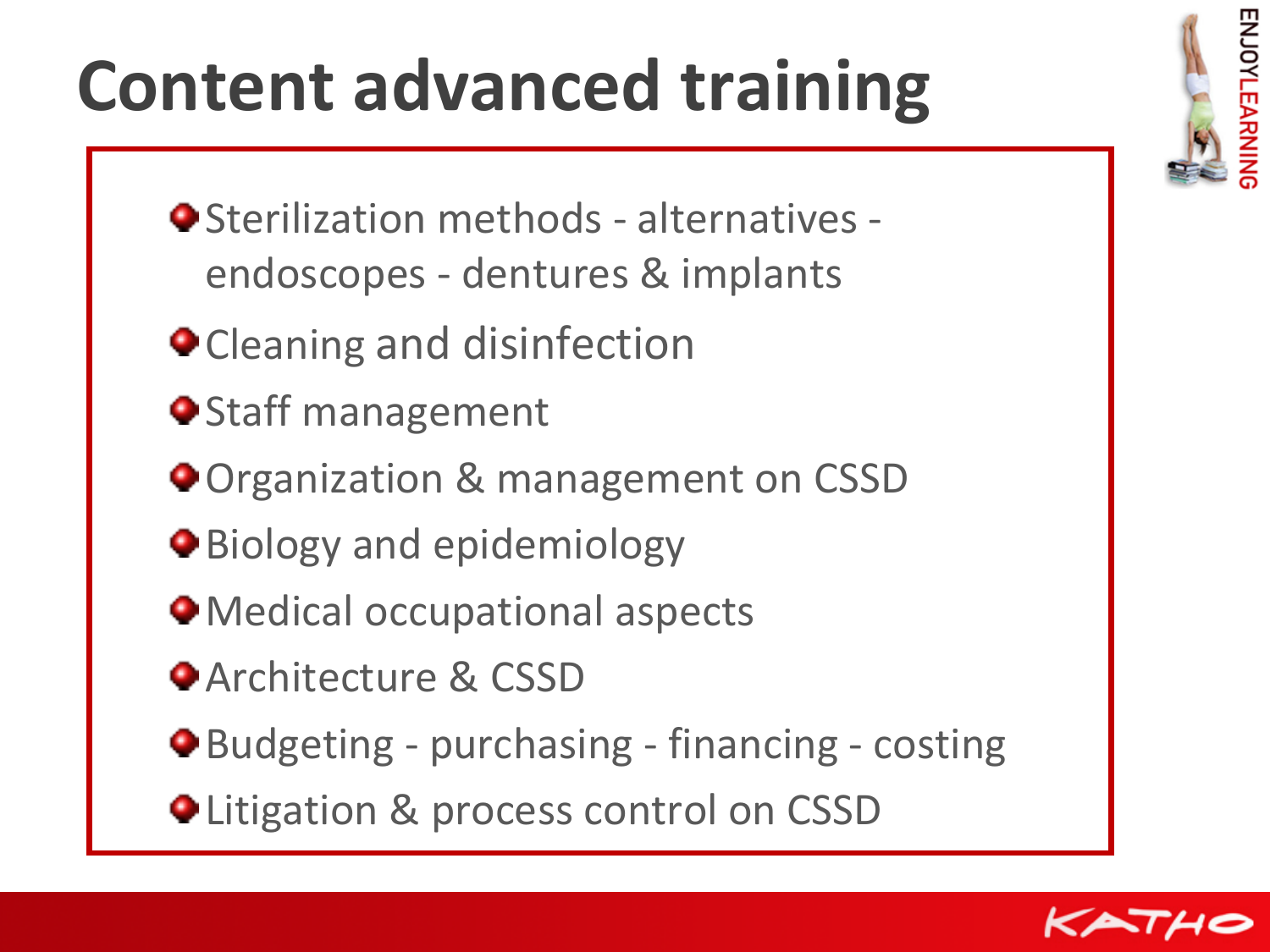## **Advanced Training coordination**



- Comparable to coordination of basic training, only slightly more **complex** :
	- **★More teachers**
	- Distance
	- **★ Course content more difficult, so not easy to find** 'competent' (qualified) teachers
	- $\rightarrow$  small target group, so not that easy to find them.
	- $\bigstar$  **Busy occupied teachers, so plan in time!**

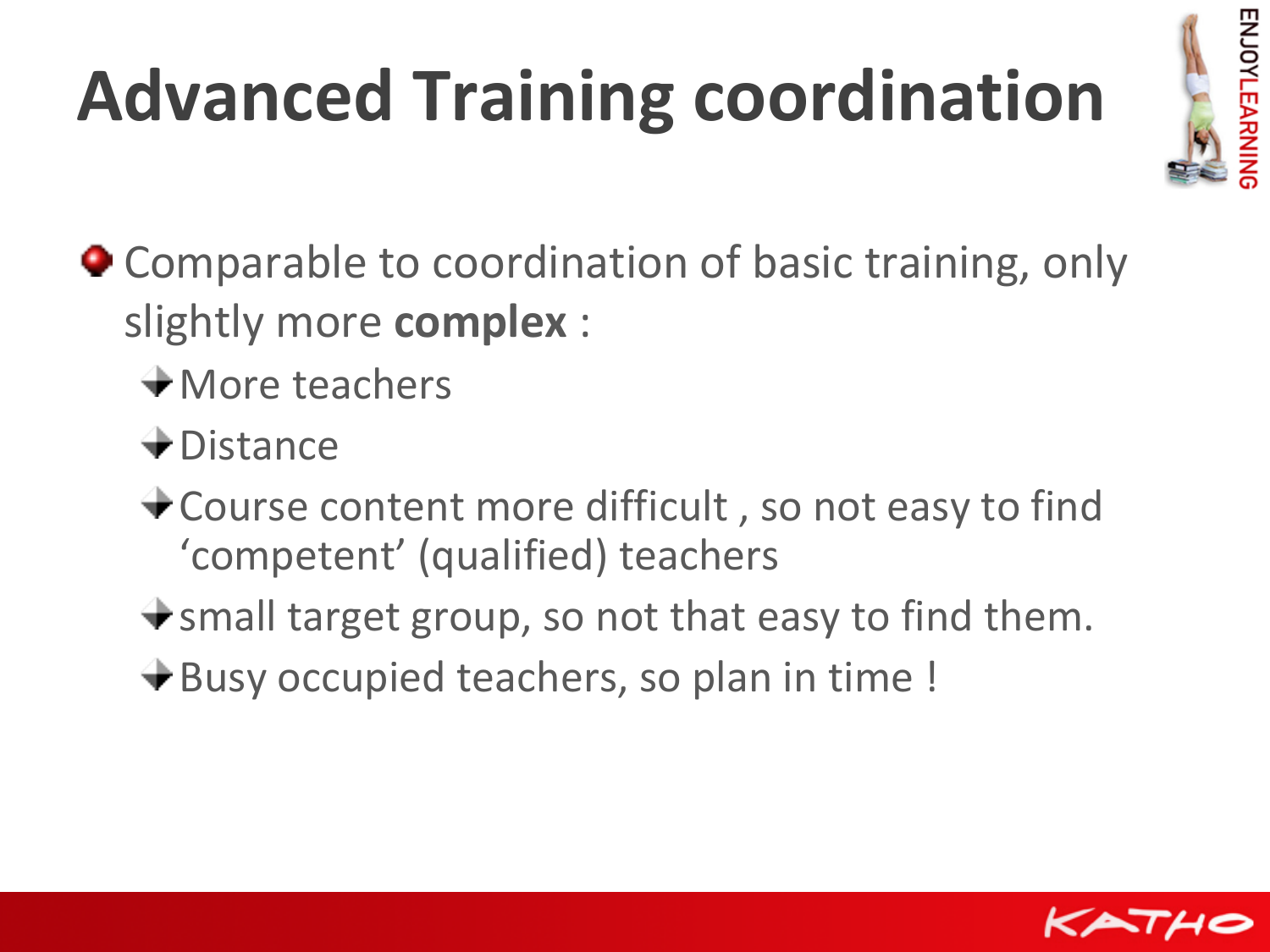## **5. Post-Graduate Education**

- **Basic training: 8 credits**
- Advanced training: **12** credits
- Together post-graduate education: **20** credits
- **Terms** :
	- Minimum bachelor level
	- **→ Both training programs successfully achieved**
	- $\bigstar$  If not: certification
- $\rightarrow$  rarely achieved





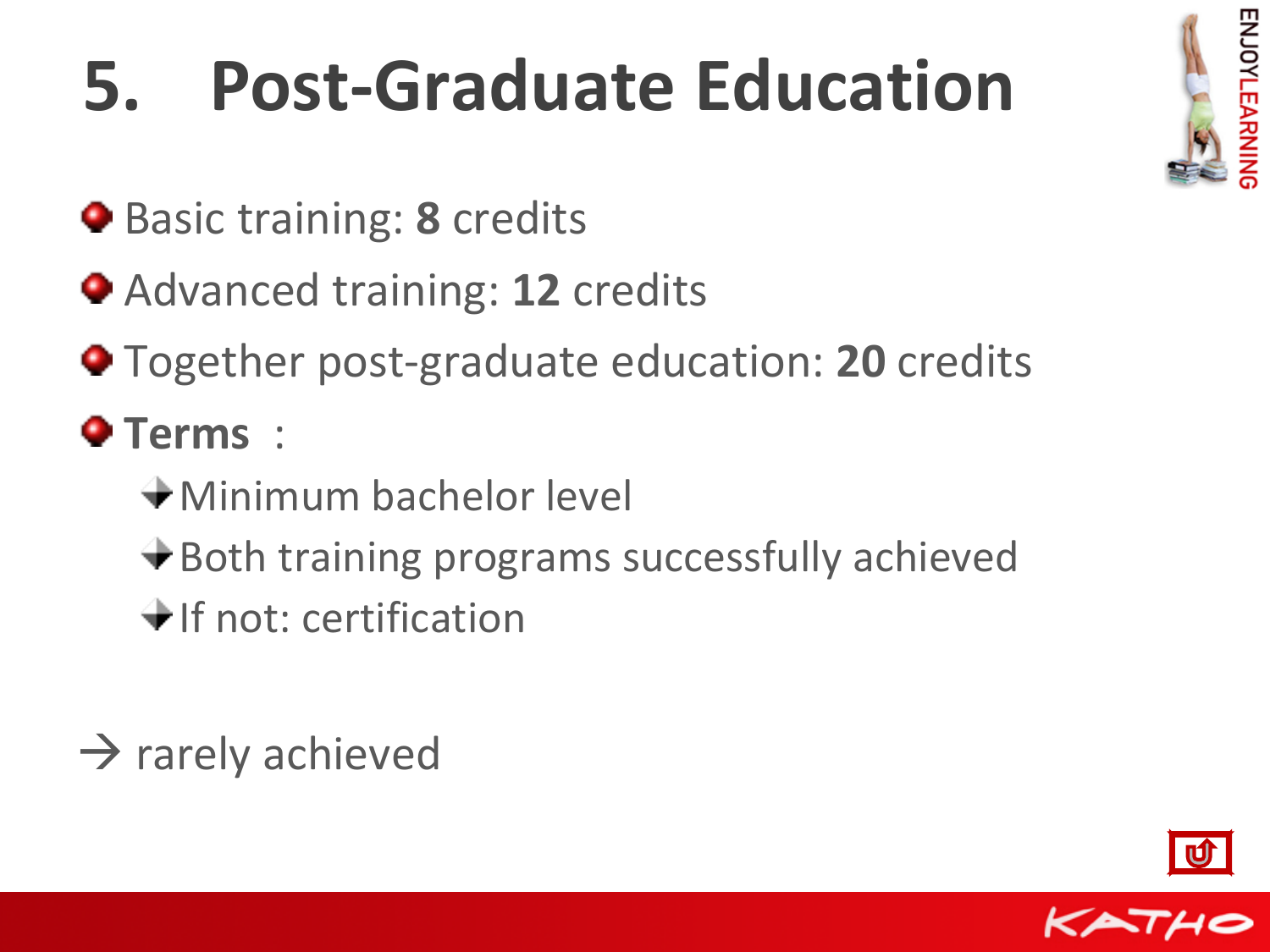## <span id="page-17-0"></span>**6. Adapted basic training?!?**



- Discussions have already taken place, but not yet cleared:
	- **End competences basic training**: required
- $\bullet$  **BUT:** 
	- **More extensive training** needed to ensure that every trainee has the opportunity to achieve the certification?
	- **→ How large will this target group be?**
- Need not big enough yet, future?

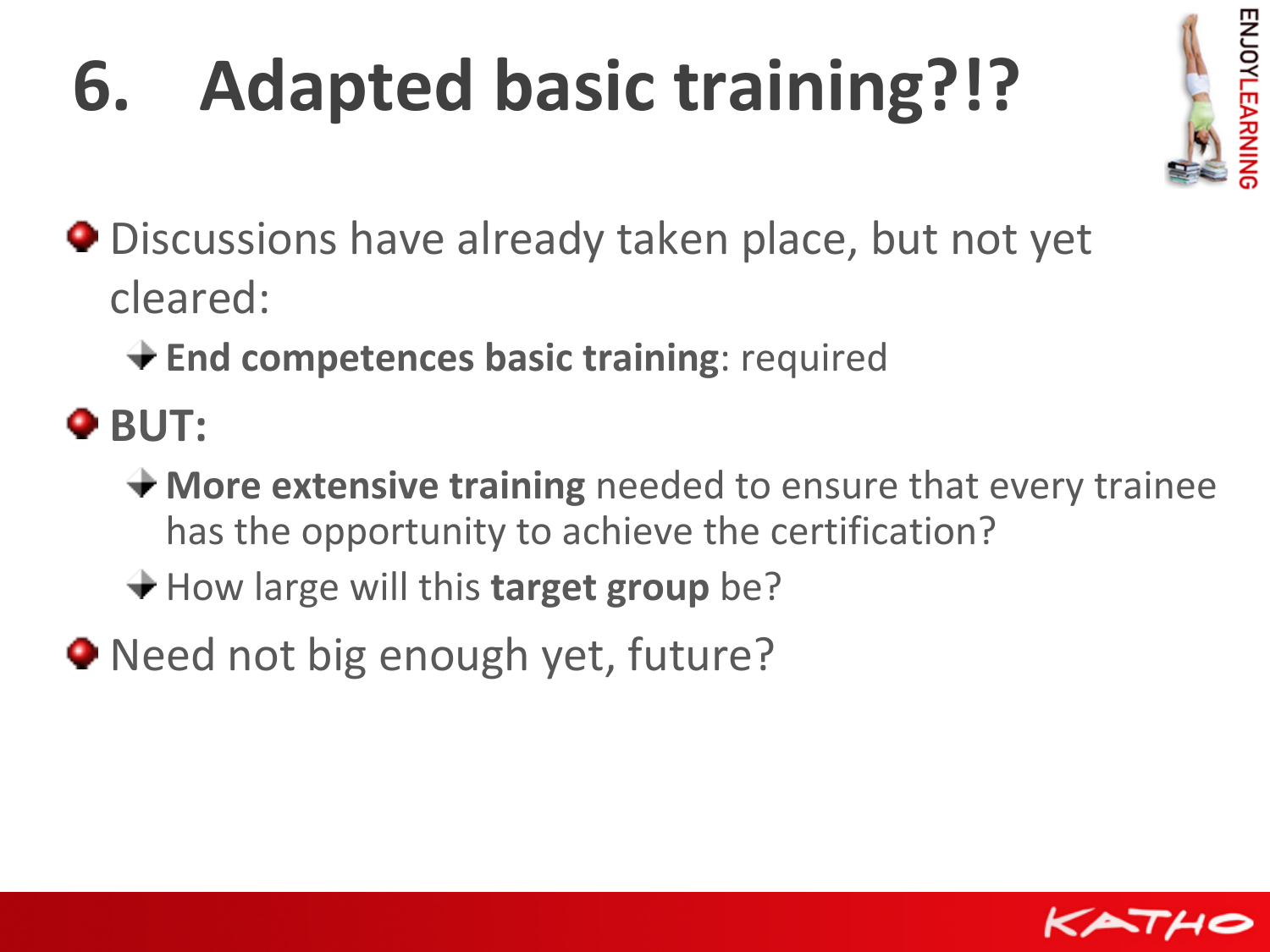## **7. Challenges !**

### **Organizational :**

- $\bullet$  **Stressful** to receive in time:
	- $\rightarrow$  Syllabus to make copies
	- $\rightarrow$  accurate & relevant final test questions
- Design training schedule + unexpected changes during training program!

### **Financial balance**:

- $\rightarrow$  Basic training: ok
- $\rightarrow$  Advanced training: difficult
- Compromise Hasselt & Roeselare

### **Content:**

- $\bullet$  Find new qualified teachers
- Avoid **overlaps gaps** in training!



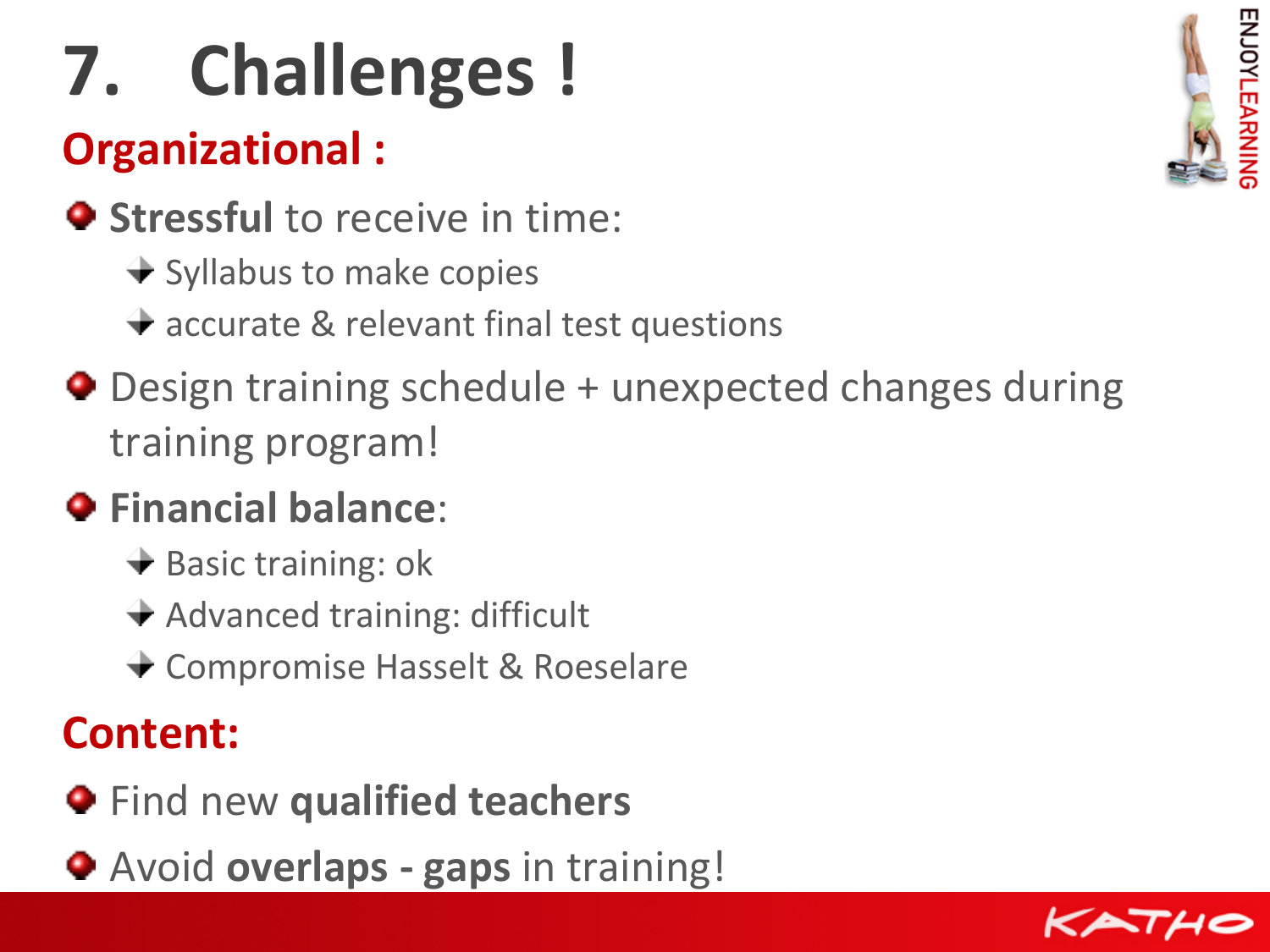## **Strengths of the training program**



- Content **clearly applicable** and **useful** on the job
- **Persistent large influx** of students
- All CSSD wants their (new) staff to attend the training program
- Little adjustment required after evaluation, mainly **positive feedback**
- **Annual recognition** of training